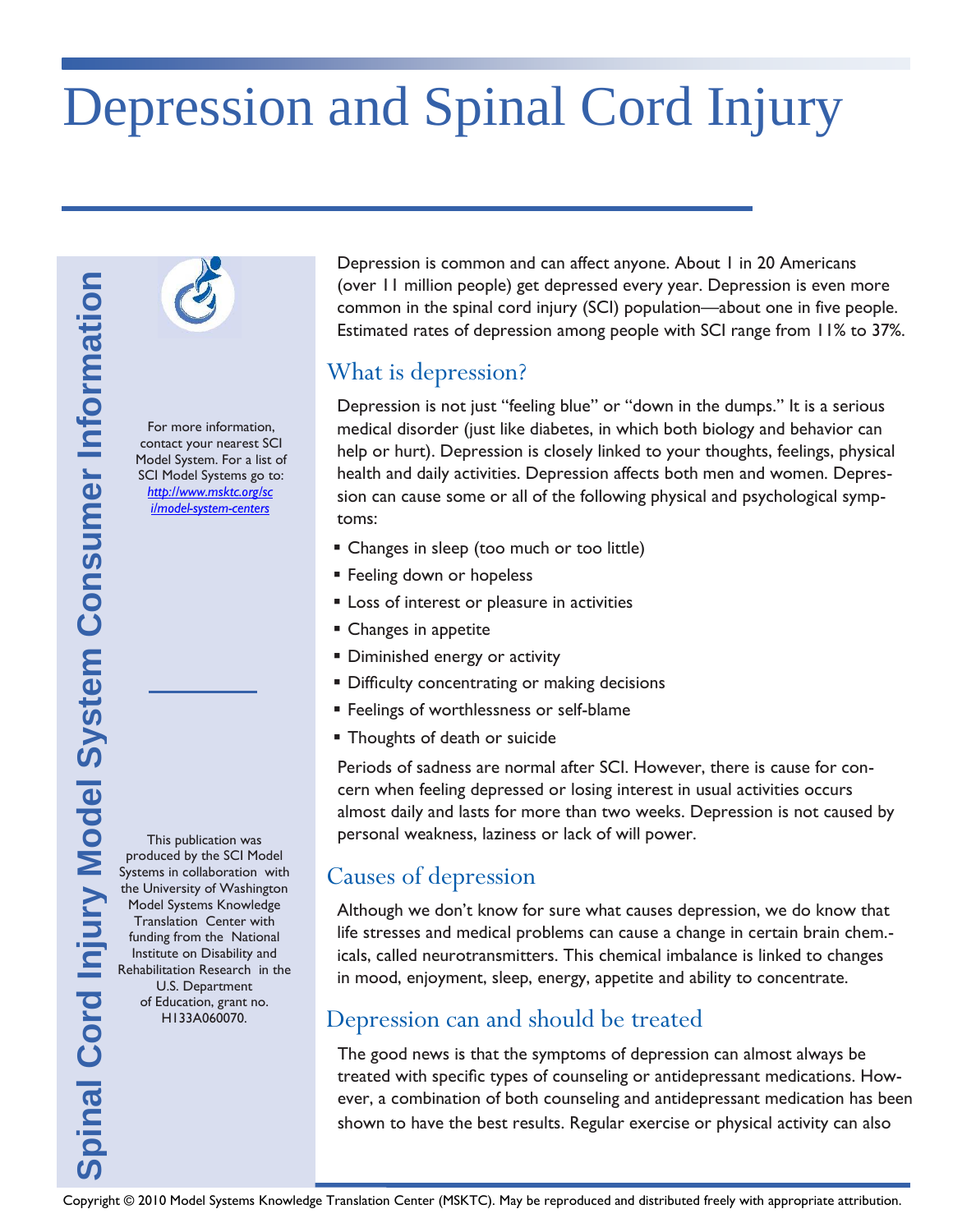improve mood, especially when used together with counseling or medications.

It is important to treat depression because it can have such a harmful effect on a person's ability to function in day-to-day life. Depression can make pain worse, make sleep difficult, sap your energy, take away your enjoyment and make it difficult for you to take good care of your health.

Untreated depression can last 6 to 12 months or more. Thoughts of death is a symptom of depression. The risk of suicide is higher while someone is depressed. Due to both brain chemistry and thought patterns, often people who have severe depression and suicidal thoughts have difficulty seeing a way out of their problems. Suicidal thinking goes away once depression is treated.

# What counseling really is

Counseling or psychotherapy is often misunderstood.There are many different kinds of therapy, but one type that has been proven to help depression is called "cognitive-behavioral therapy." Cognitive-behavioral therapy is based on the idea that depression improves when people are more engaged in meaningful activities and when they regain their positive beliefs and attitudes about themselves, their world and their future. The therapist helps you find or resume activities that are meaningful or enjoyable to you. There will be barriers to overcome, so the therapist supports you like a coach to help resolve the problems you face. The therapist also helps you recognize how your thinking becomes more negative in depression and how, through experimentation and logic, you can improve your outlook and rebuild confidence.

# How do antidepressants work?

Antidepressant medications seem to work by restoring a normal balance of important brain chemicals such as norepinephrine and serotonin. Rebalancing these chemicals leads to feeling better both emotionally and physically. Treating depression can also help you function better at home and at work. Antidepressants are not addictive. Some people get side effects, but they tend to lessen over time.

#### **Depression Self-Test**

For each of the nine items listed below, circle the number (0-3) that corresponds to how often you have been bothered by that problem over the past two weeks.

| Over the last 2 weeks,<br>how often have you<br>been bothered by any<br>of the following prob-<br>lems?                                                                                       | Not at<br>all    | Several<br>days | More<br>than<br>half the<br>days | Nearly<br>every<br>day |
|-----------------------------------------------------------------------------------------------------------------------------------------------------------------------------------------------|------------------|-----------------|----------------------------------|------------------------|
| 1. Little interest or no<br>pleasure in doing things.                                                                                                                                         | $\sigma$         | $\mathbf{1}$    | $\overline{2}$                   | 3                      |
| 2. Feeling down, de-<br>pressed, or hopeless.                                                                                                                                                 | $\boldsymbol{0}$ | 1               | $\overline{2}$                   | 3                      |
| 3. Trouble falling or staying<br>asleep, or sleeping too<br>much.                                                                                                                             | 0                | 1               | $\overline{2}$                   | 3                      |
| 4. Feeling tired or having<br>little energy.                                                                                                                                                  | $\overline{0}$   | $\overline{1}$  | $\overline{2}$                   | 3                      |
| 5. Poor appetite or over-<br>eating.                                                                                                                                                          | $\theta$         | 1               | $\overline{2}$                   | 3                      |
| 6. Feeling bad about<br>yourself or that you are a<br>failure or have let yourself<br>or your family down.                                                                                    | $\Omega$         | $\mathbf{1}$    | $\mathfrak{I}$                   | 3                      |
| 7. Trouble concentrating<br>on things, such as reading<br>the newspaper or watching<br>television.                                                                                            | $\sigma$         | 1               | $\overline{2}$                   | 3                      |
| 8. Moving or speaking so<br>slowly that other people<br>could have noticed, Or the<br>opposite: being so fidgety<br>or restless that you have<br>been moving around a lot<br>more than usual, | $\overline{0}$   | 1               | $\overline{2}$                   | 3                      |
| 9. Thoughts that you<br>would be better off dead<br>or of hurting yourself in<br>some way.                                                                                                    | $\theta$         | 1               | $\overline{2}$                   | 3                      |

Copyright @ 2005 Pfizer, Inc. All rights reserved. Reproduced with permission.

#### What you can do

- 1. Take a "depression self-test" like the one above.
- 2. Answer all the questions honestly, add up your score and see where your score falls.
- 3. If your score is 10 or higher and you have been feeling this way for more than a week or two, contact your health care provider or